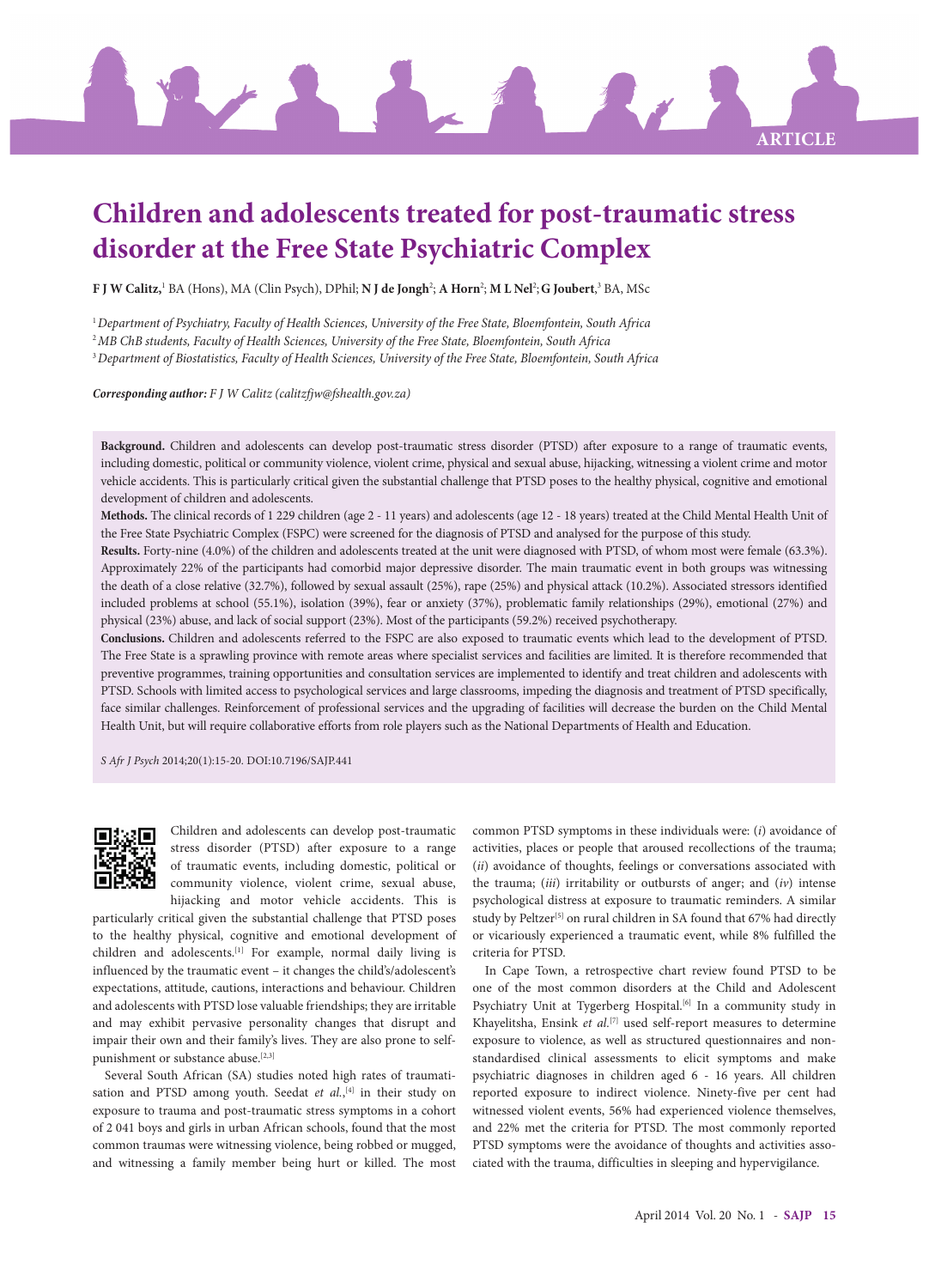

A survey of 307 grade 10 pupils in the Western Cape Province found that adolescents reported an average of 3.5 traumatic childhood experiences, and 12.1% met the *Diagnostic and Statistical Manual of Mental Disorders* (DSM)-IV criteria for PTSD based on self-report measures. The most commonly reported symptoms were avoiding thoughts about the event (34.4%), irritability (28.2%), difficulty showing emotion (26.5%), emotional upset at being reminded of the trauma (24.9%) and intrusive recollections of the event (19.4%). A significant positive correlation between multiple trauma exposure and PTSD symptoms was also found.<sup>[8]</sup>

PTSD is defined in the DSM-IV<sup>[9]</sup> as a condition following exposure to an extreme traumatic stressor involving threat to life, safety or physical integrity, either experienced or witnessed directly by the child/adolescent or affecting someone close to them. In addition to such exposure, the child/adolescent must have at least one re-experiencing symptom such as recurrent intrusive and distressing recollections or dreams about the event, or intense psychological or physiological reactions to reminders of the event; at least three symptoms of persistent avoidance of trauma-related stimuli or affective numbing; and at least two hyper-arousal symptoms. The duration of these symptoms must be more than one month, and the disturbance must cause clinically significant distress or functional impairment.[10]

Exposure to traumatic events is the main causative factor in the development of PTSD.[11] Children and adolescents are increasingly exposed to extreme traumatic events, <a>[12-16]</a> such as hostilities at school, motor vehicle accidents, domestic violence, and physical and sexual abuse, including rape, murder, hijacking, witnessing a violent crime and political violence.

According to Terr,<sup>[17]</sup> PTSD presents somewhat differently in children than in adults. Most children have the following symptoms: (*i*) visualised or otherwise repeatedly perceived memories of the event, which occur when the child is bored or at rest, rather than sudden flashbacks as in adults; (*ii*) repetitive behaviours in which the child re-enacts the traumatic event in unsatisfying play or in other behaviours; (*iii*) distressing dreams of the event that may change over the course of several weeks into generalised nightmares of monsters or other upsetting events; (*iv*) trauma-specific fears are pronounced in children, but may not be so for adults (e.g. trauma that occurred at night could result in the child becoming nervous at bedtime); (*v*) 'omen' formation in children – a belief in the ability to foresee future dreadful events; (*vi*) changes in attitudes about people, life and the future, and the belief that life will be too short to include becoming adult, or other pessimistic expectations may take hold; and (*vii*) often, marked personality changes.

Children and adolescents are prone to the development of PTSD after exposure to a traumatic event. Children are variably vulnerable to the psychological effects of trauma, owing to a range of developmental factors, such as level of cognitive and emotional maturity.<sup>[18]</sup> Adolescents face a number of new phase-specific developmental demands including the acquisition of coherent identities, establishing relations with peers and developing independence from parents.<sup>[19]</sup>

International studies have also highlighted high rates of traumatisation and PTSD in children and adolescents. For example, Holford *et al.*[20] reported that 25 - 100% of children and adolescents exposed to sudden unanticipated violence develop PTSD. Giaconia *et al.,*[21]

in their study on trauma and PTSD in a community population of older adolescents, found that ~43% of the adolescents experienced trauma such as rape, assault or sudden injury by age 18 years, and 11.7% were exposed to trauma as early as age 14 years. The peak age at which PTSD developed was 16 - 17 years, with a mean age of 16 years. Davidson and Smith<sup>[22]</sup> reported that PTSD was three times more likely to develop when traumatic events were experienced before the age of 11 years. Lastly, Weine et al.<sup>[23]</sup> studied 75 male and female adolescent inpatients aged 13 - 18 years and found that 81% reported experiencing at least one traumatic event in childhood. The loss of a parent or caregiver was the most frequent type of trauma reported. In addition, 13% of subjects were victims of physical abuse, 16% of sexual abuse, 19% of domestic violence, and 11% had suffered gross neglect.

Adolescents are also at greater risk of developing PTSD than either adults or children. For instance, adolescents are more likely to engage in a variety of risky behaviours, such as gang-related activities, teenage pregnancies, substance abuse and peer group pressure.[24] Nooner *et al*. [24] reported that the prevalence of PTSD among adolescents was 3 - 57%, and that age, gender, type of trauma and repeated trauma were important factors related to the increase in the number of adolescents with the disorder. Suicide, substance abuse, poor social support, academic problems and poor physical health were risk factors associated with PTSD in adolescence.

Other factors contributing to vulnerablility to PTSD in childhood and adolescence are sexual or physical trauma, low self-esteem, separation of one's parents before the age of 10 years, a prior psychiatric disorder, a psychiatric disorder in first-degree relatives, and female gender.[25] The interaction of risk factors along with the severity of the trauma appears to influence who will and will not develop PTSD. Parental stress, single-parent households, foster placements, maltreatment, lower socioeconomic status, parental psychopathology and poor healthcare are also factors that increase the risk of developing PTSD.[2] Long-lasting and intense traumatic events are also known to increase the prevalence of PTSD.[13]

Gender differences were observed in a study by Cauffman *et al.*[26] of 96 incarcerated adolescents who had been exposed to violence; females were ~50% more likely to experience PTSD than their male equivalents. Males were more likely to report witnessing a violent event, while females were more likely to report being a victim of violence. In addition, females were found to exhibit less restraint, potentially leading to future offences without appropriate intervention or treatment.

PTSD may coexist with, or be misdiagnosed as a behavioural disorder such as attention-deficit hyperactivity disorder (ADHD) or conduct disorder. Particularly in younger children who are less able to verbalise their anxiety, PTSD-related irritability, sleep difficulties and difficulty concentrating may present as classic ADHD. Eliciting a history of trauma exposure and evaluating the timing of symptoms may be important in distinguishing these disorders.<sup>[10]</sup> Rose *et al.*<sup>[27]</sup> asserted that a diagnosis of PTSD by the age of 18 years significantly increased the comorbidity of disorders such as anxiety, depression, and alcohol and drug dependency. Famularo *et al.*[28] examined the comorbidity of psychiatric disorders in children and adolescents aged 6 -17 years, in juvenile/family court after experiencing child abuse or trauma. They found that a diagnosis of PTSD significantly correlated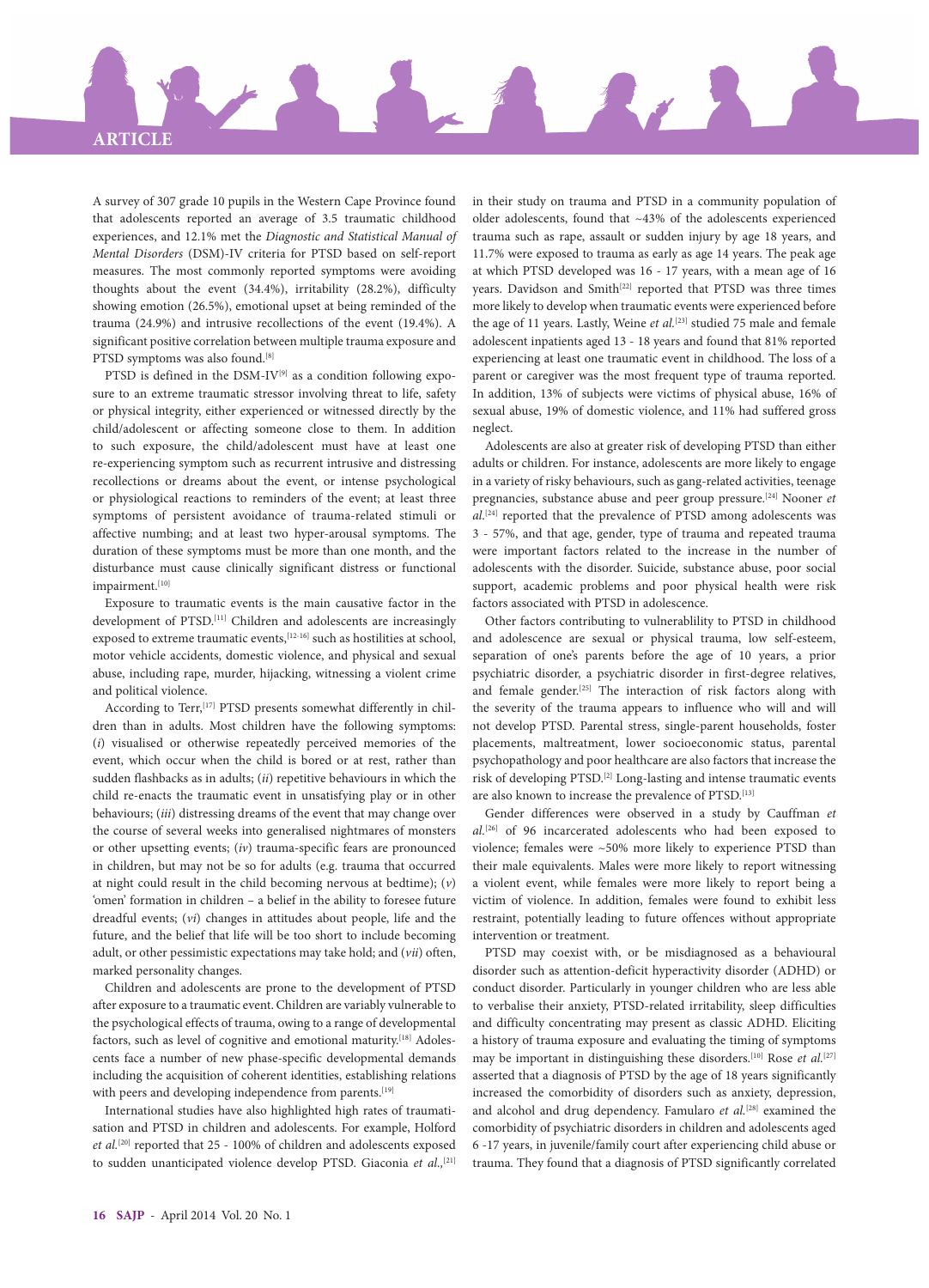

with anxiety, suicidal ideation, ADHD, psychotic disorders and mood disorders.

Although research on the psychological treatment of children and adolescents with PTSD is very limited in comparison with adults, some studies<sup>[20,25,29,30]</sup> have found cognitive-behavioural approaches combined with family or group treatment to be beneficial. Medication is helpful to treat secondary symptoms and is more likely to be useful if administered soon after the onset of symptoms.<sup>[29,30]</sup>

In summary, it is evident that children and adolescents in SA are still exposed to high levels of trauma and many develop PTSD. In our clinical experience, the same situation confronts children and adolescents in the Free State Province. A literature search did not reveal any studies on PTSD in children and adolescents conducted in the province; hence the need for our study. Secondly, there are increasingly limited resources, such as few school psychologists, large classes in schools and limited mental health services for children and adolescents in the province, which collectively makes it difficult to identify and treat children and adolescents with PTSD. Finally, increased awareness among caregivers of a condition that may go unnoticed due to its characteristic symptoms of avoidance, is expected to improve the identification and treatment of children and adolescents suffering from PTSD. Consequently, we identified a need to investigate the profile of PTSD in children and adolescents.

# **Objective**

The objective of our study was to profile children and adolescents treated for PTSD at the Free State Psychiatric Complex (FSPC) from 1 January 2003 to 31 December 2011. Specific aims were to investigate: (*i*) the demographic profile of children and adolescents with PTSD; (*ii*) extreme traumatic events; (*iii*) the profile of stressors associated with PTSD; (*iv*) comorbidity of other conditions in children and adolescents diagnosed with PTSD; and (*v*) the types of psychiatric treatment that children and adolescents with PTSD received.

# **Methods**

We conducted a descriptive, retrospective study. A total of 1 229 children (age 2 - 11 years; *n*=660; 53.7%) and adolescents (age 12 - 18 years; *n*=569; 46.3%) were treated at the Child Mental Health Unit of the FSPC between 1 January 2003 and 31 December 2011. Twenty (3.0%) children and 29 (5.1%) adolescents were diagnosed with PTSD; therefore, the data of a total of 49 (4.0%) children and adolescents were analysed for the purpose of this study.

Participants were evaluated and diagnosed on admission to the unit by the multi-professional team of the Child Mental Health Unit according to DSM-IV criteria.<sup>[2]</sup> The team included a child and adolescent psychiatrist, a clinical psychologist, a psychiatry registrar, a clinical psychology intern, psychiatric professional nurses, a social worker and an occupational therapist.

A data-capture sheet was compiled and used to record the relevant information from the participants' clinical files. This information provided a basic demographic profile, possible contributing factors, comorbidity and the different types of psychiatric treatment received. A pilot study using ten files of participants preceded the main study. The research protocol was approved by the Ethics Committee of the Faculty of Health Sciences, University of the Free State (UFS).

Permission to access the patient files was obtained from the chief executive officer of the FSPC.

Data analysis was performed by the Department of Biostatistics, UFS. Results were summarised as frequencies and percentages in the case of categorical variables, and means or percentiles for numerical variables.

# **Results and discussion**

# **Sociodemographic information**

Sociodemographic data are summarised in Table 1. The median age of the children and adolescents diagnosed with PTSD was 7 (range 1 - 12) and 12 years (range 13 - 18), respectively. Most (65.3%) participants were female, and the majority were black (65.3%). More than 40% of the total group (children 35.0%; adolescents 44.8%) had lost one or both of their parents. Nearly 64% had a family structure of a single parent or no parent at all. This finding supports Davis and Siegel's<sup>[25]</sup> and Breslau's<sup>[31]</sup> view that factors such as separation from

#### **Table 1. Participant sociodemographic data**

|                             | Children<br>$(N=20)$ | <b>Adolescents</b><br>$(N=29)$ | Total<br>$(N=49)$ |
|-----------------------------|----------------------|--------------------------------|-------------------|
| Variable                    | $n(\%)$              | $n(\%)$                        | $n(\%)$           |
| Gender                      |                      |                                |                   |
| Male                        | 8(40.0)              | 10(34.5)                       | 18(36.7)          |
| Female                      | 12(60.0)             | 19(65.5)                       | 31(63.3)          |
| Race                        |                      |                                |                   |
| <b>Black</b>                | 13(65.0)             | 19(65.5)                       | 32(65.3)          |
| White                       | 5(25.0)              | 8(27.6)                        | 13(26.5)          |
| Coloured                    | 2(10.0)              | 2(6.9)                         | 4(8.2)            |
| Deceased parents            |                      |                                |                   |
| Father                      | 4(20.0)              | 7(24.2)                        | 11(22.5)          |
| Mother                      | 3(15.0)              | 3(10.3)                        | 6(12.5)           |
| Both parents                | 0(0)                 | 3(10.3)                        | 3(6.1)            |
| Family structure (parents)* |                      |                                |                   |
| Separated                   | 4(20.0)              | 2(6.9)                         | 6(12.3)           |
| Living together             | 1(5.0)               | 2(6.9)                         | 3(6.1)            |
| Remarried                   | 1(5.0)               | 2(6.9)                         | 3(6.1)            |
| Divorced                    | 0(0)                 | 4(13.8)                        | 4(8.2)            |
| Unmarried                   | 5(25.0)              | 5(17.2)                        | 10(20.4)          |
| Married                     | 6(30.0)              | 6(20.7)                        | 12(24.5)          |
| Widow/widower               | 4(20.0)              | 7(24.1)                        | 11(22.5)          |
| Unknown                     | 0(0)                 | 1(3.4)                         | 1(2.0)            |
| Living arrangement          |                      |                                |                   |
| Mother                      | 9(45.0)              | 11(37.9)                       | 20(40.8)          |
| Father                      | 1(5.0)               | 0(0)                           | 1(2.0)            |
| Both parents                | 5(25.0)              | 6(20.7)                        | 11(22.5)          |
| Foster care                 | 4(20.0)              | 5(17.2)                        | 9(18.4)           |
| Extended family             | 1(5.0)               | 4(13.8)                        | 5(10.2)           |
| Other                       | 0(0)                 | 3(10.3)                        | 3(6.1)            |
|                             |                      |                                |                   |

\* The total number of children does not represent the actual number of children in the study population (*n*=20), because of instances where the parents were unmarried, but living together.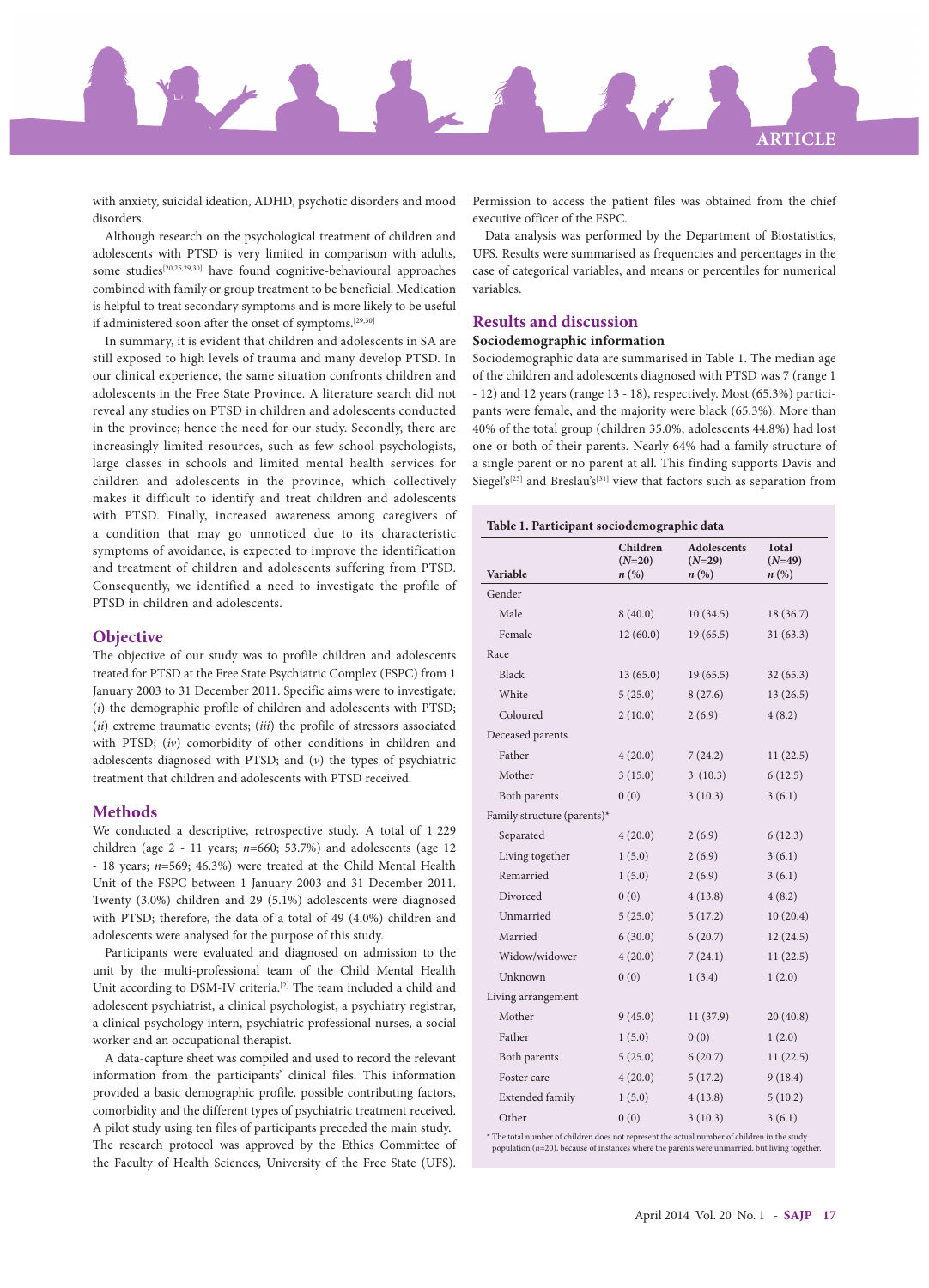

one's parents before age 10 years and changing family patterns such as divorce and remarriage, which increase the risk of molestation by stepfathers, are risk factors that predispose children and adolescents to PTSD. In this regard, it has also been stressed that family support plays an important role in decreasing some of the psychological problems associated with exposure to violence in children.<sup>[12]</sup> Only 11 (22.4%) of the participants lived with both parents, nearly 41% lived with their mothers, and only 2% lived with their fathers; the remainder were in foster care (18.4%) or lived with extended family members (10.2%).

#### **Number of participants evaluated per annum**

Table 2 summarises the number of participants evaluated for the first time for PTSD per annum in 2003 - 2011. A steady increase in the incidence of PTSD was observed. In 2005, no case of PTSD was diagnosed, and from 2003 to 2006, no new children presented, with a constant incidence of one adolescent in the same time period. The incidence of PTSD peaked in 2011 at 28.6% of the study population. A possible reason for the increase was the high crime rate in the province, as reflected by the main extreme traumatic stressors found in this study (Table 4), namely witnessing the death of a close relative, rape and sexual assault. According to official crime statistics for the province, a total of 4 838 cases of sexual offences, 963 murders and 234 car hijackings were reported to the South African Police Service during this period.<sup>[32]</sup> A second possibility is that the increase could have been attributed to increasing awareness of PTSD among the general population and the availability of mental health services.

#### **Associated mental disorders (comorbidity)**

Table 3 summarises the prevalence of various mental disorders associated with PTSD. Nine children had comorbid conditions (45.0%) compared with 17 adolescents (58.6%). Major depressive disorder (MDD) was most frequently associated with PTSD in adolescence – a finding supported by other investigators.<sup>[11,27,28]</sup>

### **Traumatic events**

Table 4 summarises the traumatic events identified in participants. In children, the main traumatic event was witnessing the death of a close relative (30.0%), followed by sexual assault (20.0%); and in adolescents, witnessing the death of a close relative (34.5%), followed by rape (31.0%) and sexual assault (27.6%). Most (62.2%) of the main traumatic events identified were violent in nature, reflecting the aggressive nature of our society.

#### **Associated stressors**

Associated stressors identified in participants are listed in Table 5. The main associated stressor identified was problems at school (55.1%), followed by isolation (39%), fear/anxiety (37%) and problematic family relationships (29%). The associated stressors were similar in children and adolescents.

### **Types of psychiatric treatment**

Table 6 summarises the types of psychiatric treatment provided to the children and adolescents with PTSD. The treatment modalities in both groups followed a similar pattern. More than half (59.2%) of the

participants received psychotherapy (mainly cognitive and behavioural therapy and play therapy), while 36.7% received a combination of psychotherapy and medication. This approach is in line with current policy to treat PTSD in children and adolescents with a combination of psychotherapy[19,24,29,30] and medication.[29,30]

#### **Table 2. Number of participants evaluated for PTSD per year, 2003 - 2011**

| Year | Children<br>$(N=20)$<br>$n\left(\%\right)$ | <b>Adolescents</b><br>$(N=29)$<br>$n\left(\%\right)$ | <b>Total</b><br>$(N=49)$<br>$n\left(\%\right)$ |
|------|--------------------------------------------|------------------------------------------------------|------------------------------------------------|
| 2003 | 0(0)                                       | 1(3.5)                                               | 1(2.0)                                         |
| 2004 | 0(0)                                       | 1(3.5)                                               | 1(2.0)                                         |
| 2005 | 0(0)                                       | 0(0)                                                 | 0(0)                                           |
| 2006 | 0(0)                                       | 1(3.5)                                               | 1(2.0)                                         |
| 2007 | 1(5.0)                                     | 3(10.3)                                              | 4(8.2)                                         |
| 2008 | 2(10.0)                                    | 3(10.3)                                              | 5(10.2)                                        |
| 2009 | 8(40.0)                                    | 3(10.3)                                              | 11(22.5)                                       |
| 2010 | 4(20.0)                                    | 8(27.6)                                              | 12(24.5)                                       |
| 2011 | 5(25.0)                                    | 9(31.0)                                              | 14(28.6)                                       |

#### **Table 3. Associated mental disorders (comorbidity) diagnosed in participants with PTSD**

|                      | Children<br>$(N=20)$ | <b>Adolescents</b><br>$(N=29)$ | <b>Total</b><br>$(N=49)$ |
|----------------------|----------------------|--------------------------------|--------------------------|
| Comorbidity          | $n\left(\%\right)$   | $n\left(\%\right)$             | $n\left(\%\right)$       |
| <b>MDD</b>           | 1(5.0)               | 5(17.2)                        | 6(12.2)                  |
| GAD                  | 1(5.0)               | 1(3.5)                         | 2(4.1)                   |
| Secondary enuresis   | 1(5.0)               | 0(0)                           | 1(2.0)                   |
| <b>ADHD</b>          | 1(5.0)               | 1(3.5)                         | 2(4.1)                   |
| Enuresis             | 1(5.0)               | 0(0)                           | 1(2.0)                   |
| ADHD and secondary   | 1(5.0)               | 1(3.5)                         | 2(4.1)                   |
| enuresis             |                      |                                |                          |
| Psychosis            | 1(5.0)               | 1(3.5)                         | 2(4.1)                   |
| RAD and enuresis     | 1(5.0)               | 0(0)                           | 1(2.0)                   |
| Traumatic grief      | 1(5.0)               | 0(0)                           | 1(2.0)                   |
| Substance-related    | 0(0)                 | 1(3.5)                         | 1(2.0)                   |
| disorders            |                      |                                |                          |
| Adjustment disorder  | 0(0)                 | 1(3.5)                         | 1(2.0)                   |
| Bereavement          | 0(0)                 | 1(3.5)                         | 1(2.0)                   |
| Conduct disorder and | 0(0)                 | 1(3.5)                         | 1(2.0)                   |
| alcohol abuse        |                      |                                |                          |
| Conduct disorder and | 0(0)                 | 1(3.5)                         | 1(2.0)                   |
| ODD                  |                      |                                |                          |
| ODD                  | 0(0)                 | 1(3.5)                         | 1(2.0)                   |
| Conduct disorder     | 0(0)                 | 1(3.5)                         | 1(2.0)                   |
| OCD and adjustment   | 0(0)                 | 1(3.5)                         | 1(2.0)                   |
| disorder             |                      |                                |                          |

MDD = major depressive disorder; GAD = generalised anxiety disorder;

ADHD = attention deficit hyperactivity disorder; RAD = reactive attachment disorder; ODD = oppositional defiant disorder; OCD = obsessive compulsive disorder.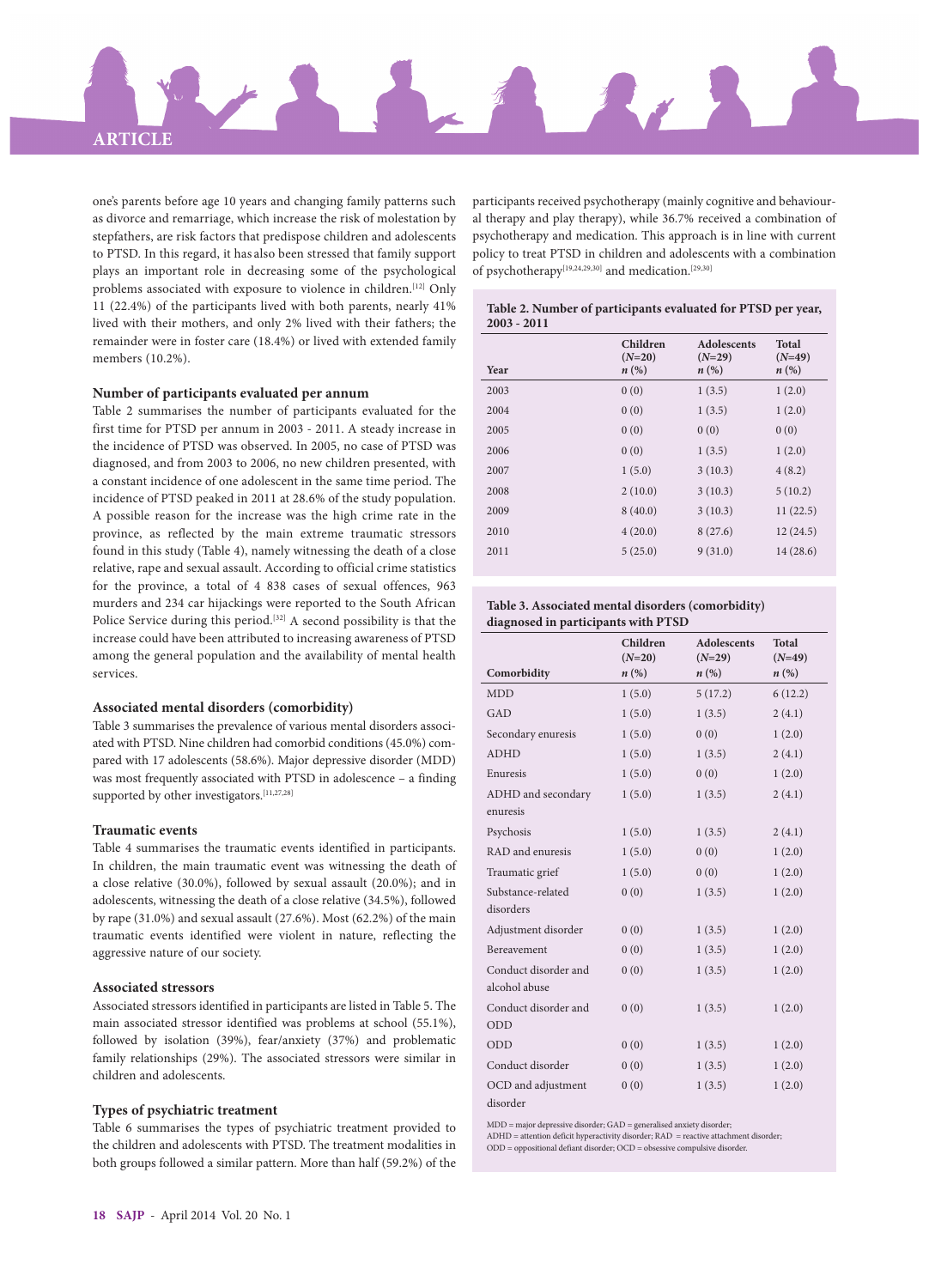

# **Table 4. Traumatic events identified in children and**

| Table 5. Associated stressors identified in children and |
|----------------------------------------------------------|
| adolescents with $PTSD^*$                                |

| adolescents with PTSD*                         |                      |                         |                          |
|------------------------------------------------|----------------------|-------------------------|--------------------------|
|                                                | Children<br>$(N=20)$ | Adolescents<br>$(N=29)$ | <b>Total</b><br>$(N=49)$ |
| <b>Stressor</b>                                | $n\left(\%\right)$   | $n\left(\%\right)$      | $n\left(\%\right)$       |
| Witnessed the death of a<br>close relative     | 6(30.0)              | 10(34.5)                | 16(32.7)                 |
| Sexual assault                                 | 4(20.0)              | 8(27.6)                 | 12(24.5)                 |
| Rape                                           | 3(15.0)              | 9(31.0)                 | 12(24.4)                 |
| Physical attack                                | 2(10.0)              | 3(10.3)                 | 5(10.2)                  |
| Bullied                                        | 2(10.0)              | 1(3.5)                  | 3(6.1)                   |
| Robbery                                        | 1(5.0)               | 2(6.9)                  | 3(6.1)                   |
| Serious injury to others                       | 3(15.0)              | 0(0)                    | 3(6.1)                   |
| Unnatural death of<br>another person           | 1(5.0)               | 0(0)                    | 1(2.0)                   |
| Abandonment by father                          | 1(5.0)               | 0(0)                    | 1(2.0)                   |
| Domestic violence                              | 1(5.0)               | 0(0)                    | 1(2.0)                   |
| Mother's boyfriend                             | 1(5.0)               | 0(0)                    | 1(2.0)                   |
| Witnessed father burn<br>mother                | 1(5.0)               | 0(0)                    | 1(2.0)                   |
| Severe storm – house<br>ruined                 | 1(5.0)               | 0(0)                    | 1(2.0)                   |
| Motor vehicle accident                         | 0(0)                 | 2(6.9)                  | 2(4.1)                   |
| Mother arrested in the<br>presence of children | 0(0)                 | 2(6.9)                  | 2(4.1)                   |
| Exposure to a corpse                           | 0(0)                 | 1(3.5)                  | 1(2.0)                   |
| Adjustment                                     | 0(0)                 | 1(3.5)                  | 1(2.0)                   |
| Mother raped in the<br>presence of children    | 0(0)                 | 1(3.5)                  | 1(2.0)                   |
| Framed for rape                                | 0(0)                 | 1(3.5)                  | 1(2.0)                   |
| Family fights                                  | 0(0)                 | 1(3.5)                  | 1(2.0)                   |
| Neglected by mother                            | 0(0)                 | 1(3.5)                  | 1(2.0)                   |
| HIV-positive                                   | 0(0)                 | 1(3.5)                  | 1(2.0)                   |

| * The total does not necessarily reflect the actual number of the participants, because |  |
|-----------------------------------------------------------------------------------------|--|
| participants might have experienced more than one traumatic event.                      |  |

|                                     | Children<br>$(N=20)$ | <b>Adolescents</b><br>$(N=29)$ | <b>Total</b><br>$(N=49)$ |
|-------------------------------------|----------------------|--------------------------------|--------------------------|
| <b>Stressor</b>                     | $n\left(\%\right)$   | $n\left(\%\right)$             | $n\left(\%\right)$       |
| Problems at school                  | 9(45.0)              | 18(62.1)                       | 27(55.1)                 |
| Fear/anxiety                        | 8(40.0)              | 10(34.5)                       | 18(37.0)                 |
| Isolation                           | 7(35.0)              | 12(41.4)                       | 19(39.0)                 |
| Emotional abuse                     | 5(25.0)              | 8(27.6)                        | 13(27.0)                 |
| Physical abuse                      | 1(5.0)               | 10(34.5)                       | 11(23.0)                 |
| Problematic family<br>relationships | 4(20.0)              | 10(34.5)                       | 14 (29.0)                |
| Lack of social support              | 3(15.0)              | 8(27.6)                        | 11(23.0)                 |
| Financial problems                  | 2(10.0)              | 3(10.3)                        | 5(10.2)                  |
| Divorced/separated<br>parents       | 2(10.0)              | 5(17.2)                        | 7(14.3)                  |
| Arguments between<br>family members | 1(5.0)               | 3(10.3)                        | 4(8.2)                   |
| Rejection                           | 1(5.0)               | 1(3.4)                         | 2(4.1)                   |
| Low self-esteem                     | 1(5.0)               | 2(8.7)                         | 3(6.1)                   |
| Abnormal sexual<br>behaviour        | 1(5.0)               |                                | 1(2.0)                   |
| Parents are depressed               | 1(5.0)               |                                | 1(2.0)                   |
| Chronic mental illness              |                      | 2(8.7)                         | 2(4.1)                   |
| School refusal                      |                      | 1(3.4)                         | 1(2.0)                   |

 $^\star$  The total does not reflect the actual number of participants, because participants might have mentioned more than one stressor.

# **Table 6. Treatment of children and adolescents with PTSD**

|                  | Children<br>$(N=20)$ | Adolescents<br>$(N=29)$ | Total<br>$(N=49)$  |
|------------------|----------------------|-------------------------|--------------------|
| <b>Treatment</b> | $n\left(\%\right)$   | $n\left(\%\right)$      | $n\left(\%\right)$ |
| Medication       | 1(5.0)               | 1(3.5)                  | 2(4.1)             |
| Psychotherapy    | 14(70.0)             | 15(51.7)                | 29(59.2)           |
| Combination      | 5(25.0)              | 13(44.8)                | 18(36.7)           |

# **Conclusion**

Of particular interest were our findings that only 23% of participants lived with both parents, MDD was the comorbidity most frequently associated with PTSD in adolescence, and witnessing the death of a close relative was the main traumatic event identified in both children and adolescents.

It is clear that children and adolescents referred to the FSPC are exposed to traumatic events which lead to the development of PTSD. The Free State is a sprawling province with remote areas, where specialist services and facilities are limited. Preventive programmes, training opportunities and consultation services should be implemented to identify and treat youth with PTSD. Schools with limited access to psychological services and large classes impeding the diagnosis and treatment of PTSD specifically,

face similar challenges. Reinforcement of professional services and upgrading of facilities will decrease the burden on the Mental Health Child Unit of the FSPC, but will require collaborative efforts from role players such as the National Departments of Health and Education.

Despite the significance of our findings, they should be interpreted with caution. Only children and adolescents referred to the FSPC were included in our study, thus our findings cannot be generalised to other populations. However, the significance of the study should not be underestimated; it is the first of its kind on PTSD in children and adolescents in the Free State Province. The study contributes to the important body of information profiling children and adolescents with PTSD. Importantly, further research is needed in this area.